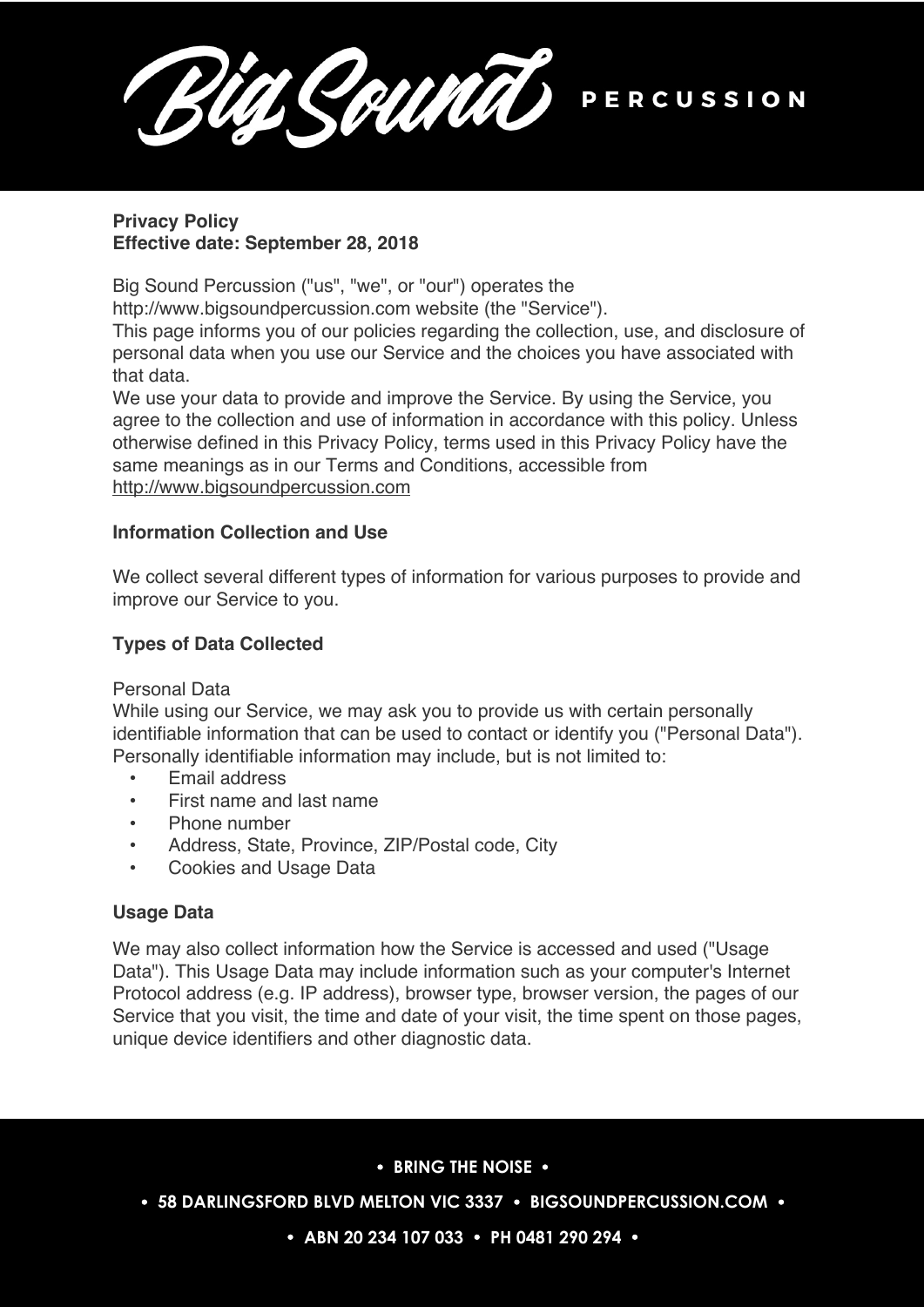# **Tracking & Cookies Data**

We use cookies and similar tracking technologies to track the activity on our Service and hold certain information.

Cookies are files with small amount of data which may include an anonymous unique identifier.

Cookies are sent to your browser from a website and stored on your device. Tracking technologies also used are beacons, tags, and scripts to collect and track information and to improve and analyse our Service.

You can instruct your browser to refuse all cookies or to indicate when a cookie is being sent. However, if you do not accept cookies, you may not be able to use some portions of our Service.

Examples of Cookies we use:

### **Session Cookies**

**•** We use Session Cookies to operate our Service.

### **Preference Cookies**

**•** We use Preference Cookies to remember your preferences and various settings.

### **Security Cookies.**

**•** We use Security Cookies for security purposes.

### **Use of Data**

Big Sound Percussion uses the collected data for various purposes:

- To provide and maintain the Service
- To notify you about changes to our Service
- To allow you to participate in interactive features of our Service when you choose to do so
- To provide customer care and support
- To provide analysis or valuable information so that we can improve the Service
- To monitor the usage of the Service
- To detect, prevent and address technical issues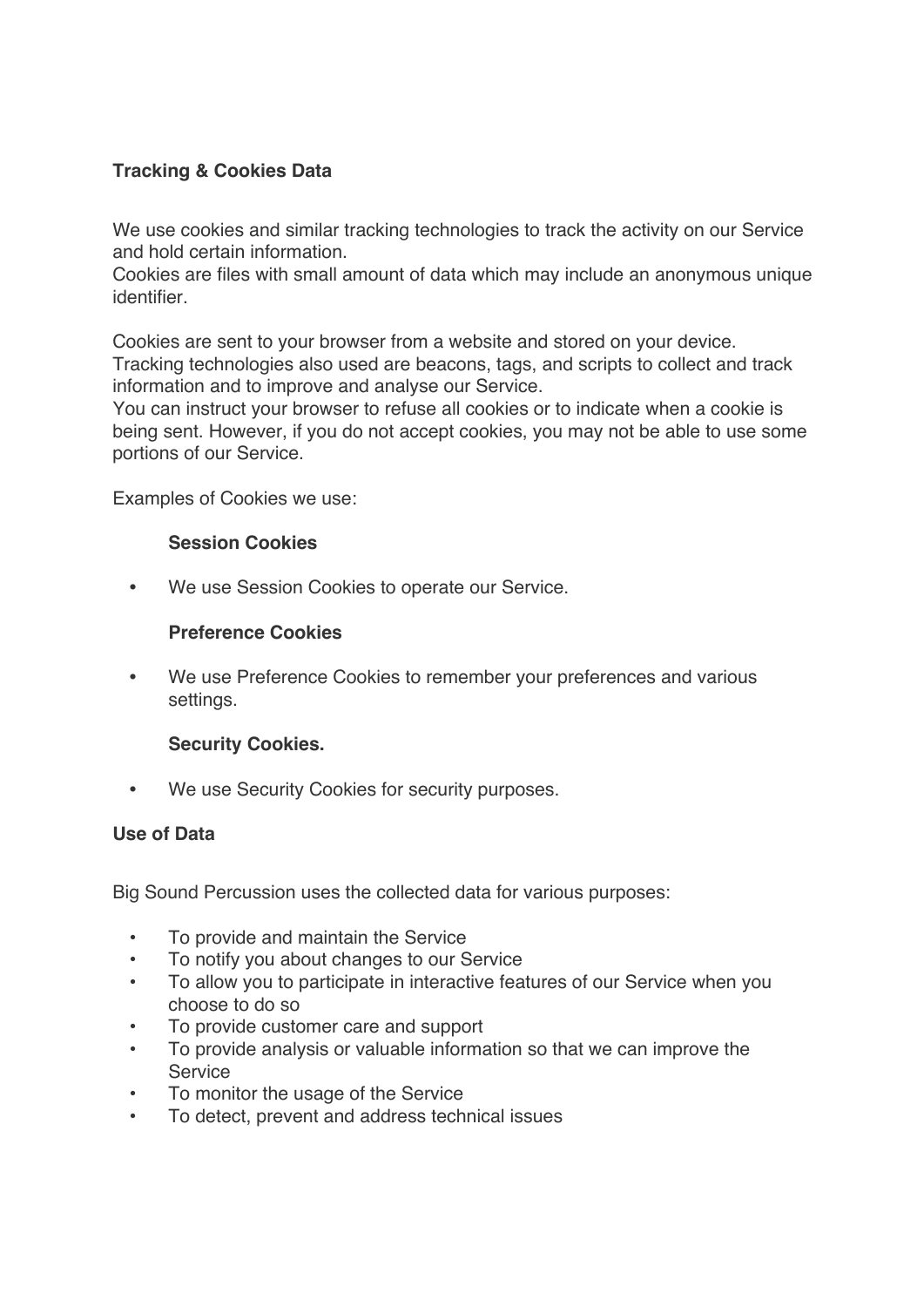## **Transfer Of Data**

Your information, including Personal Data, may be transferred to — and maintained on — computers located outside of your state, province, country or other governmental jurisdiction where the data protection laws may differ than those from your jurisdiction.

If you are located outside Australia and choose to provide information to us, please note that we transfer the data, including Personal Data, to Australia and process it there.

Your consent to this Privacy Policy followed by your submission of such information represents your agreement to that transfer.

Big Sound Percussion will take all steps reasonably necessary to ensure that your data is treated securely and in accordance with this Privacy Policy and no transfer of your Personal Data will take place to an organisation or a country unless there are adequate controls in place including the security of your data and other personal information.

## **Disclosure of Data**

### **Legal Requirements**

Big Sound Percussion may disclose your Personal Data in the good faith belief that such action is necessary to:

- To comply with a legal obligation
- To protect and defend the rights or property of Big Sound Percussion
- To prevent or investigate possible wrongdoing in connection with the Service
- To protect the personal safety of users of the Service or the public
- To protect against legal liability

## **Security of Data**

The security of your data is important to us but remember that no method of transmission over the Internet, or method of electronic storage is 100% secure. While we strive to use commercially acceptable means to protect your Personal Data, we cannot guarantee its absolute security.

### **Service Providers**

We may employ third party companies and individuals to facilitate our Service ("Service Providers"), to provide the Service on our behalf, to perform Servicerelated services or to assist us in analysing how our Service is used. These third parties have access to your Personal Data only to perform these tasks on our behalf and are obligated not to disclose or use it for any other purpose.